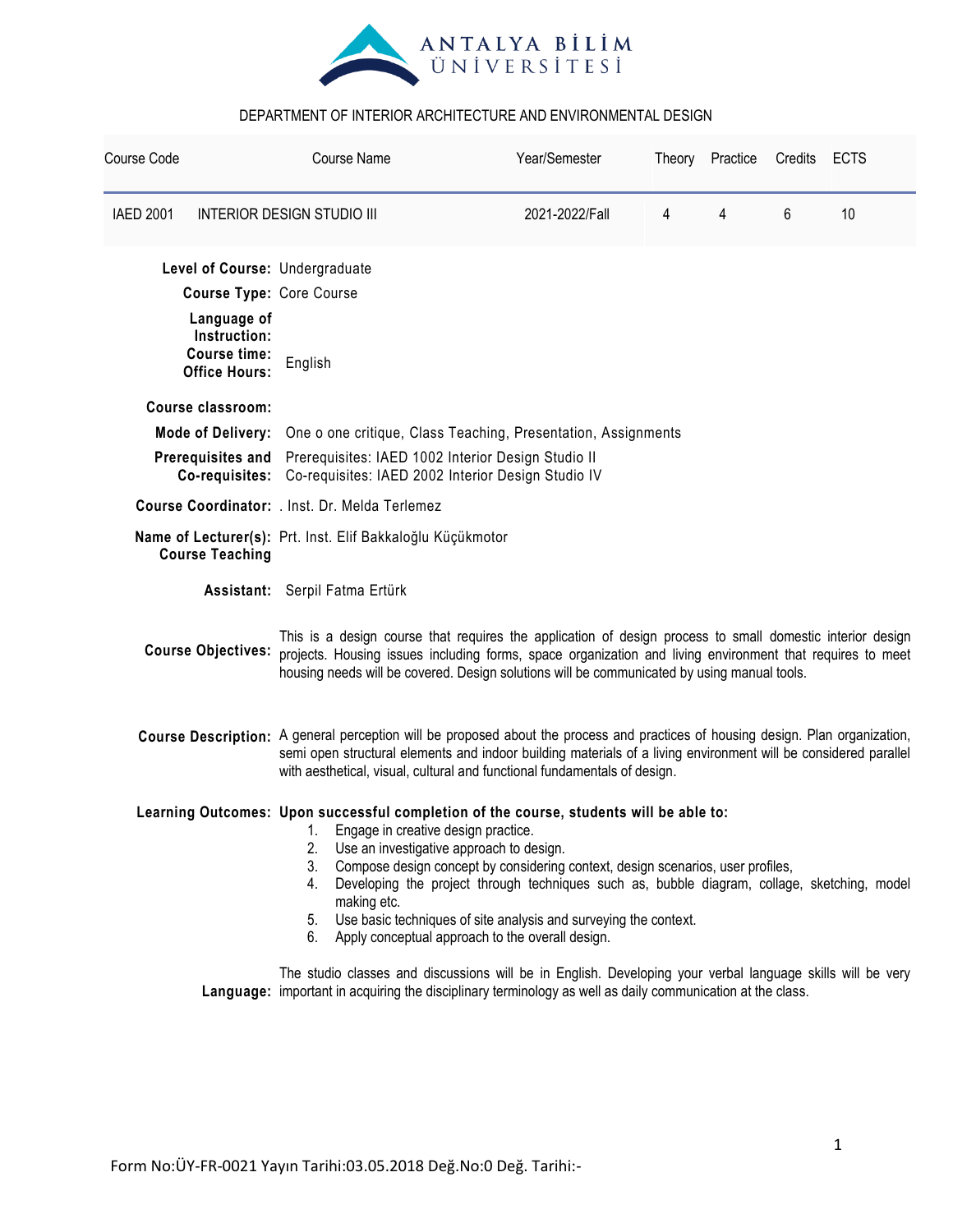

| 2.                                                  | Text Books: 1. Ching, F. D. K. Interior Design Illustrated.<br>Miller, S.F. 1995. Design Process: A Primer for Architectural and Interior Design, Wiley London.                                                                                                                                                                                                                                                                                                                                              |  |  |  |  |
|-----------------------------------------------------|--------------------------------------------------------------------------------------------------------------------------------------------------------------------------------------------------------------------------------------------------------------------------------------------------------------------------------------------------------------------------------------------------------------------------------------------------------------------------------------------------------------|--|--|--|--|
| <b>Recommended Text</b><br>Books:                   | Evelyn L. L., Evelyn L., Lewis E. D., Carolyn T. S., Carolyn S. T., (2016). Housing and Interior Design<br>1.<br>Mitton M., Nystuen C. (2016). Residential Interior Design: A Guide to Planning Spaces<br>2.<br>Image Pub, (1997). Residential Spaces of the World 2: A Pictorial Review of Residential Interiors<br>3.<br>Stelmack A., Foster K., Hindman D. (2014). Sustainable Residential Interiors<br>4.<br>5.<br>Mitton M., Nystuen C. (2016). Residential Interior Design: A Guide to Planning Spaces |  |  |  |  |
| For the terminology:                                |                                                                                                                                                                                                                                                                                                                                                                                                                                                                                                              |  |  |  |  |
| <b>Reading Text books:</b>                          | Francis D. K. Ching, 2005. "Interior Design Illustrated, John Wiley&Sons.<br>1.<br>2.<br>Interior Design by Jenny Gibbs<br>3.<br>Philosophy of Interior Design by Abercrombie, S.<br>4.<br>The Fundamentals of Interior Architecture by John Coles and Naomi House.<br>5.<br>The Handbook of Interior Architecture and Design edited by Graeme Brooker and Lois Weinthal.                                                                                                                                    |  |  |  |  |
| <b>Timeline of Architecture</b><br>and Art history: |                                                                                                                                                                                                                                                                                                                                                                                                                                                                                                              |  |  |  |  |

Planned Learning Learning/Teaching Method: This is a studio course and students learn about design process by getting Activities and Teaching directly involved in the process. The studio practice is supported by lectures and group/one-o-one critique **Method:** sessions. The main teaching medium in studio is individual critiques.

> **Project Development:** A series of assignments with emphasis on the main topic will be offered in this course. In the first half of the semester assignments will mainly include exercises in relation to the writing User Profile, Site visit and analysis, Concept and Scenario, Zoning and Bobble Diagram and first design proposal. In the second half of the semester these exercises will be followed by developing the actual design project. For developing the projects **minimum 80% critiques are expected**. Development of the project will be evaluated by following the project improvement during the critique sessions.

> **Class Participation:** Regular attendance of all enrolled classes is expected. Do not be late to the class. **Attendance will be taken through your signature within the first quarter of the class; if you come later you will be considered half-attended.** At the end of the Semester, your attendance will be reported on UBS system. Attendance is compulsory and in case of absenteeism of more than than **20% for the practice and %30 for the theory,** the system will automatically grade you "FF". If you miss a class, it is your responsibility to "make up" all work, including items discussed in class. Class contribution will be measured in terms of quality not quantity.

> **Academic integrity & plagiarism:** Academic integrity is the pursuit of scholarly activity based on the values of: honesty, trust, fairness, respect and responsibility. Practicing academic integrity means never plagiarizing or cheating, never misrepresenting yourself, never falsifying information, never deceiving or compromising the work of others. Basically this means, either intentionally or unintentionally, using the words or ideas of someone else without giving credit, it"s strictly forbidden.

> **Course Text books:** Students are required to study recommended reading text books and also do researches on the variety of architectural presentation techniques.

> **Key Works**: In this studio course lectures and assignments mainly focuses on User Requirements, critical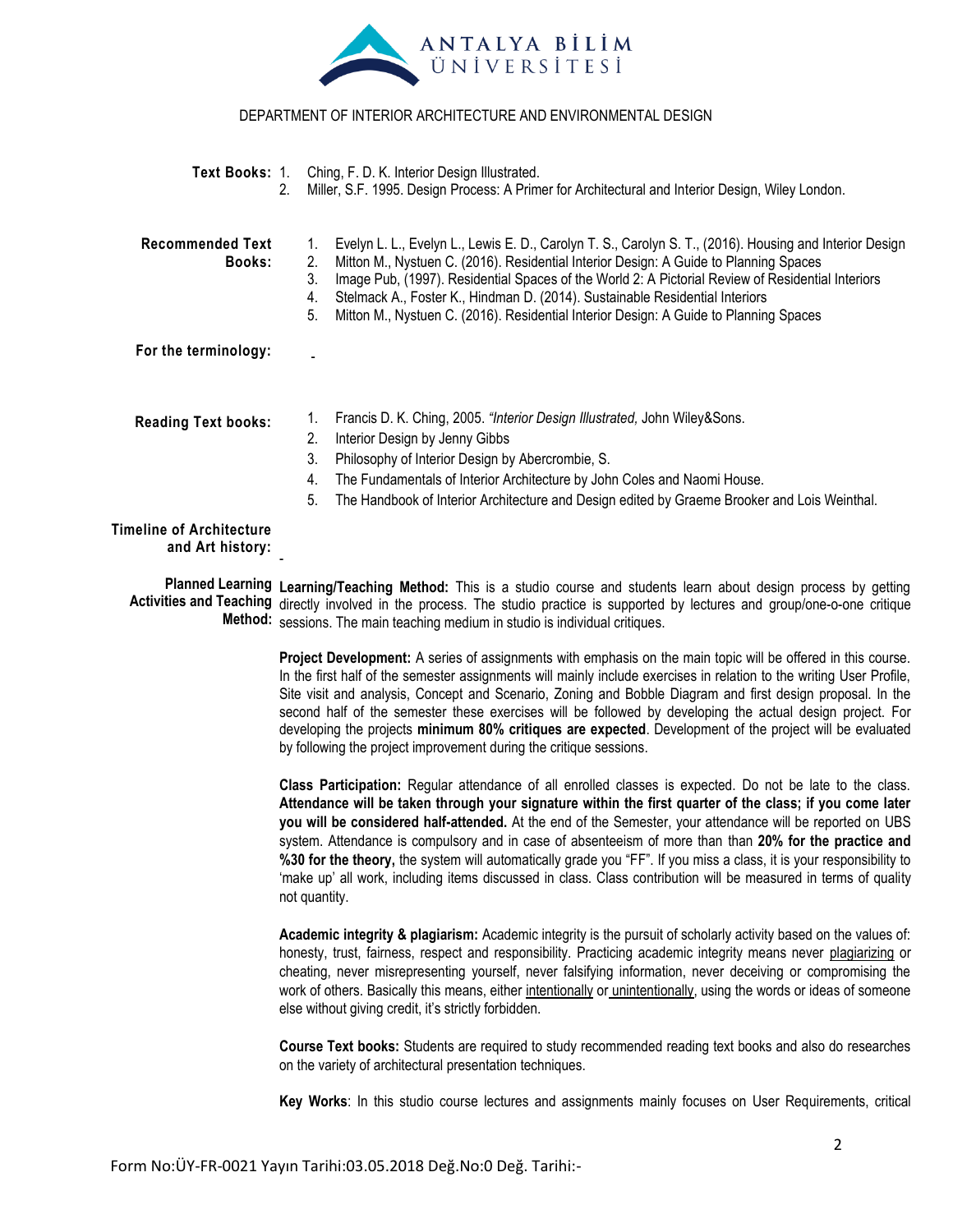

thinking, elements of design and the awareness of basic concepts, factors, functions, and materials in designing a space.

#### **Specific Rules:**

- **1. Be punctual. Punctuality is a sign of respect toward yourself and the others.**
- 2. Show respect for all the people and property around you.
- 3. Be responsible for your actions and meet all expectations.
- 4. Follow directions the first time they are given.
- 5. Students should use the Internet at school for academic purposes only.
- 6. It is forbidden to record classes with any type of device.

**Communication**: Students are encouraged to visit the professor during their Office Hours. If you cannot make it to announced office hours, please make individual arrangements via e-mail. However, do not expect the professor and the research assistant to respond at length via e-mail to questions of content, definition of terms, grading questions etc. If you have a question that requires a substantive response please set up an appointment to speak with one of us.

|                                                   | <b>Date</b>          | <b>Week</b>    | <b>Chapter Topic</b>                                                               | <b>Take-home exercise</b>                       |
|---------------------------------------------------|----------------------|----------------|------------------------------------------------------------------------------------|-------------------------------------------------|
| <b>Course Contents*:</b><br>(Weekly Lecture Plan) | 13.09.21<br>16.09.21 | 1              | - Course introduction<br>- Warm-up Project                                         | Warm-Up Project<br>Design a hat for your artist |
|                                                   | 20.09.21<br>23.09.21 | $\mathbf{2}$   | -Submission of Warm-up<br>Project<br>- Research for Shaping User<br><b>Profile</b> | <b>User Profile</b>                             |
|                                                   |                      |                | - Lecture: Design Samples                                                          |                                                 |
|                                                   | 27.09.21             | 3              | - Lecture: Site Analysis                                                           | Site Analysis Poster (50*70)                    |
|                                                   | 30.09.21             |                | - Site Visit                                                                       | <b>Research File</b>                            |
|                                                   | 04.10.21<br>07.10.21 | 4              | - Jury: Site and Building<br><b>Analysis</b><br>- Concept Development and          | Concept and Scenario                            |
|                                                   |                      |                | <b>Scenario</b>                                                                    |                                                 |
|                                                   | 11.10.21<br>14.10.21 | 5              | - Finalizing Concept & Scenario<br>- Lecture: Bobble Diagram &<br>Zoning           | Bobble Diagram & Zoning                         |
|                                                   |                      |                | - Developing Bobble Diagram<br>and Zoning                                          |                                                 |
|                                                   | 18.10.21             | 6              | - Developing Plan and<br><b>Modelling</b>                                          | Plan, Site plan and Model 1/50                  |
|                                                   | 21.10.21             |                | - Quiz 1                                                                           |                                                 |
|                                                   | 25.10.21             | $\overline{7}$ | - Plan, Site plan and Model 1/50                                                   |                                                 |
|                                                   | 28.10.21             |                | <b>Announcing Midterm</b><br><b>Requirements</b>                                   | <b>Midterm Preparations</b>                     |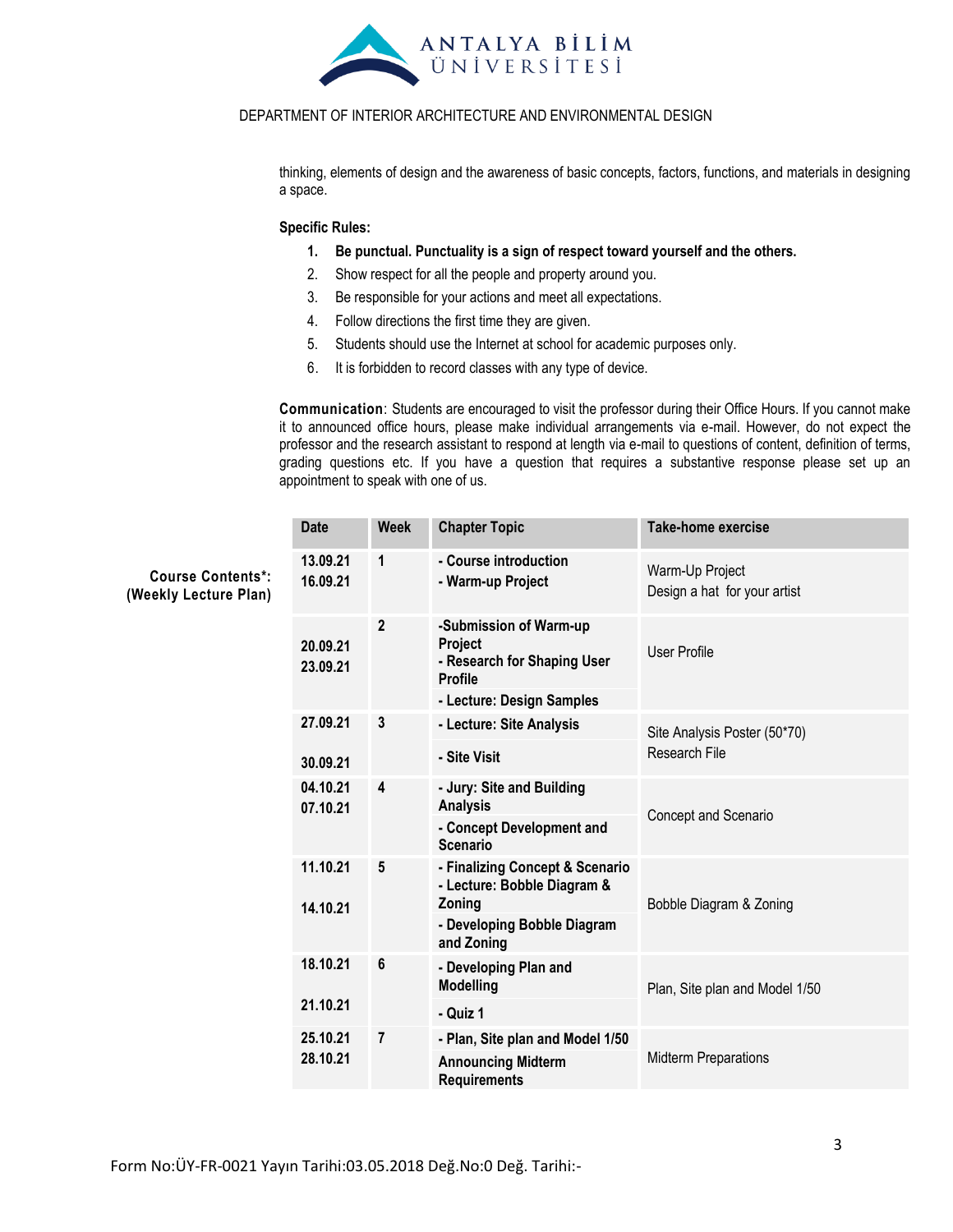

|                      | 8  |                                                                               | Improve the project based on the feedbacks                                |  |
|----------------------|----|-------------------------------------------------------------------------------|---------------------------------------------------------------------------|--|
|                      |    | - MIDTERM JURY                                                                | in Jury & Develop sections and elevations                                 |  |
| 08.11.21             | 9  | - Critique on Sections and<br><b>Elevations</b>                               | Continue with Plan, Model, Sections                                       |  |
| 11.11.21             |    | - Quiz 2                                                                      |                                                                           |  |
| 15.11.21             | 10 | - Lecture: Colour, Texture and<br><b>Material</b>                             | Colour. Texture and Material                                              |  |
| 18.11.21             |    | - Decide on Finishing and<br><b>Materials</b>                                 | (Research File)                                                           |  |
| 22.11.21             | 11 | - Finalizing Finishing and<br><b>Materials</b>                                | Continue with Plan, Model, Sections &                                     |  |
| 25.11.21             |    | - Improving the Drawings<br>based on Technical Solutions                      | <b>Elevations</b>                                                         |  |
| 29.11.21<br>02.12.21 | 12 | - Improving the Drawings<br>based on Technical Solutions<br>-Quiz 3           | <b>Technical Drawing &amp; Modelling</b>                                  |  |
| 06.12.21<br>09.12.21 | 13 | - Improving the Drawings<br>based on Technical Solutions                      | <b>Technical Drawing &amp; Modelling</b><br>Finalizing the Design Project |  |
| 13.12.21<br>16.12.21 | 14 | - Pre-Final Jury<br>- Final Requirement<br>- Working on Presentation<br>Tech. | Finalizing the Design Project<br><b>Final Preparations</b>                |  |
|                      |    | <b>FINAL EXAM</b>                                                             |                                                                           |  |

\* PLEASE NOTE: Details of the syllabus and course schedule are subject to minor changes that will be announced in class.

**Grading**: Midterm and final exam responses will be evaluated for accuracy, thoughtfulness and clarity. Assignments will be evaluated for content, quality of ideas and clarity of presentation (including all necessary materials).**If total assessment grade is lower than CC, student need to repeat the course.**

| Assessment Methods METHODS<br>and Criteria : |                                      | <b>EFFECTS ON GRADING</b> |             |                 |  |
|----------------------------------------------|--------------------------------------|---------------------------|-------------|-----------------|--|
|                                              | Project Developments (Design Folder) | 10%                       |             |                 |  |
| Midterm Project                              |                                      | 20%                       |             |                 |  |
|                                              | Quiz                                 | 10%                       |             |                 |  |
|                                              | Pre-Final                            | 10%                       |             |                 |  |
|                                              | <b>Final Project</b>                 | 50%                       |             |                 |  |
| <b>ECTS Workload Table: ACTIVITIES</b>       |                                      | <b>NUMBER</b>             | <b>HOUR</b> | <b>WORKLOAD</b> |  |
|                                              | <b>Course Teaching Hours</b>         | 24                        | 4           | 96              |  |
|                                              | Project Developments(s)              | 17                        | 4           | 68              |  |